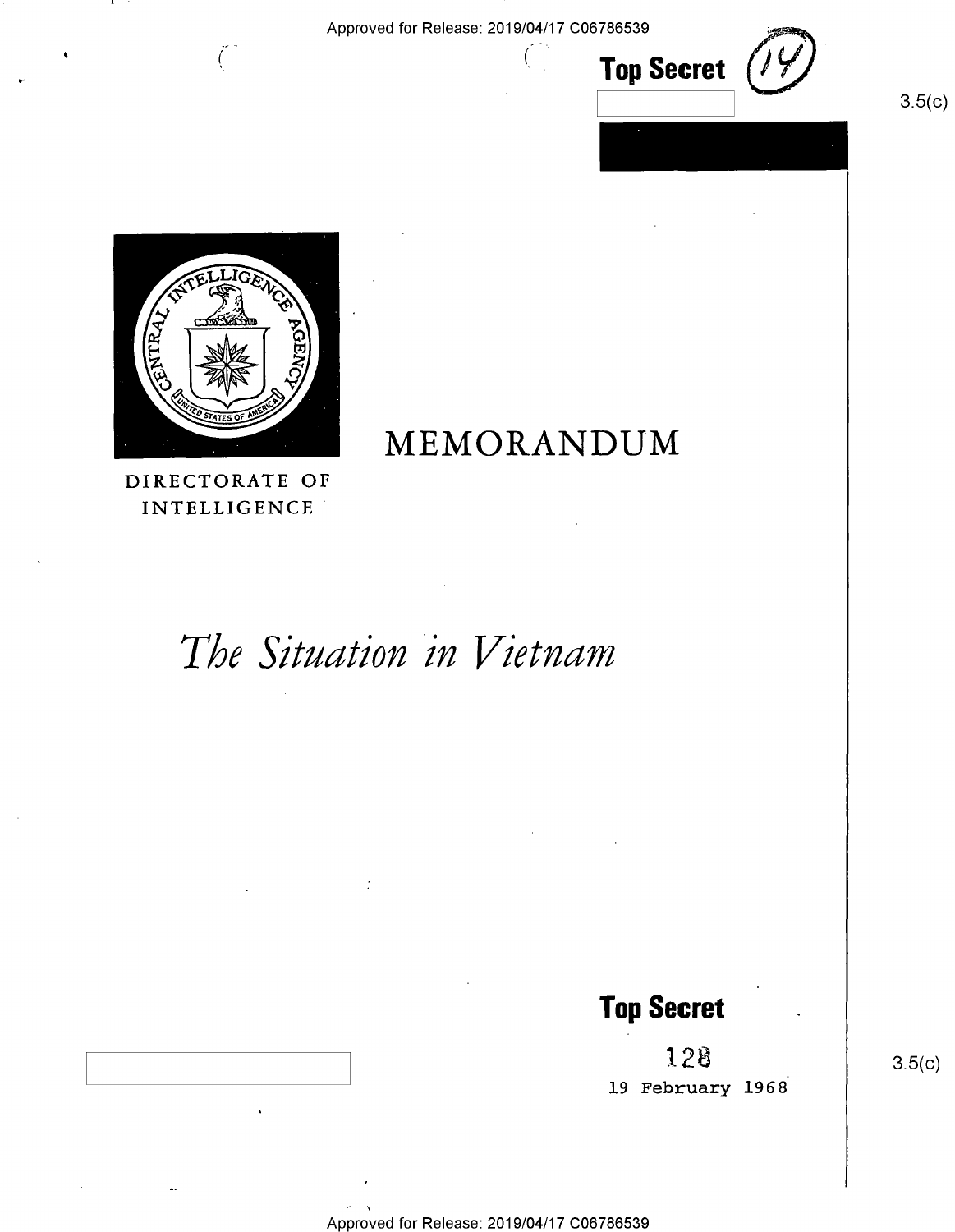| LOP-SE <del>CRE</del> T |
|-------------------------|
|-------------------------|

.»

 $\bullet$   $\qquad \qquad$ 

<u>ə.ə(</u>c)  $\sqrt{ }$  $3.5(c)$ 

Information as of 1600 19 February 1968

 $\begin{bmatrix} 0 & 0 & 0 \\ 0 & 0 & 0 \\ 0 & 0 & 0 \end{bmatrix}$   $\begin{bmatrix} 0 & 0 & 0 \\ 0 & 0 & 0 \\ 0 & 0 & 0 \end{bmatrix}$   $\begin{bmatrix} 0 & 0 & 0 \\ 0 & 0 & 0 \\ 0 & 0 & 0 \end{bmatrix}$ 

### HIGHLIGHTS

No new Communist attacks were reported during the past 24 hours, although enemy forces pose a threat to several urban areas.

I. The Military Situation in South Vietnam: There were no new major Communist attacks reported<br>in South Vietnam on 19 February. Enemy resistance continued in some urban centers, and a flurry of<br>reports and rumors suggested renewed Communist attacks in several parts of the country (Paras. 1-21).

II. Political Developments in South.Vietnam: Vice President Ky has not yet acted on his decision to resign as chairman of the.Vietnamese task force  $(Paras. 1-3)$ .

III. Military Developments in North Vietnam:<br>There is further evidence of North Vietnamese preparations for offensive air operations in the southern part of North Vietnam (Paras. 1-3). The possible presence of a new attack aircraft is- discussed (Paras. 4-7).

IV. Other Communist Military.Deve1opments: There is nothing of significance to report.

V. Communist Political Developments: Hanoi<br>ks the San Antonio formula (Paras. 1-2) and attacks the San Antonio formula (Paras. 1-2) singles out fighting in Quang Tri Province as especially significant (Paras. 3-4). Peking again registers its disapproval of third party efforts to get negotiations going (Paras. 5-6).

i

T<del>OP SECRE</del>T

\ \ 350:  $3.5(c)$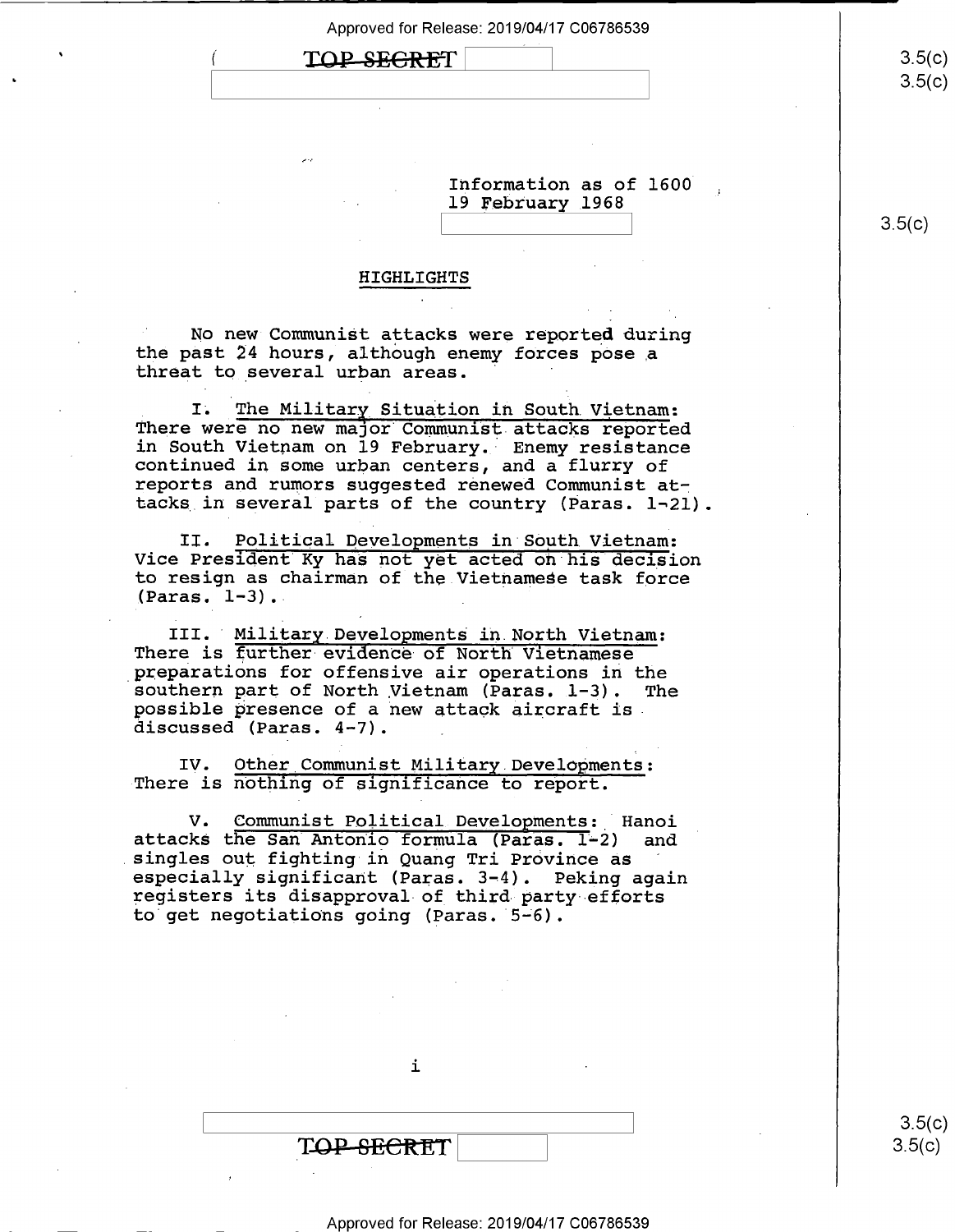### TOP-SECRET

### I. THE MILITARY SITUATION IN SOUTH VIETNAM

### I Corps

~

1. Communist military activity decreased<br>on 19 February. Enemy efforts consisted largely of<br>light, sporadic artillery and mortar attacks directed against allied positions strung along the Demilitarized<br>Zone.Ground contacts in northern Quang Tri Province<br>were limited to light skirmishes.

2. In Hue, allied forces reported little<br>progress against firmly entrenched enemy troops. There<br>continue to be indications that the Communists may<br>initiate major new actions in the Hue area possibly  $3.3(h)(2)$ initiate major new actions in the Hue area possiblyreinforcing enemy troops in the city or launching<br>new attacks.

3. If new enemy activity materializes in . Hue, it may involve elements of the 812th-North Vietnamese Army Regiment.  $\vert$  the 812th headquarters  $\vert$  3.3(h)(2)  $\vert$  3.3(h)(2)

and at least four supporting companies were possibly attempting to move southward from the Quang Tri city area to Hue. It appears the deployment of this enemy<br>task force was at least temporarily halted, possibly because of allied forces positioned on the route of movement.  $\begin{array}{|l|} \hline \end{array}$ movement,  $\vert$  3.3(h)(2) not clear whether the three infantry battalions of the  $\vert$  3.3(h)(2) 3.3(h)(2) 812th were also to move to the Hue area.  $\vert$   $\vert$  3.3(h)(2)  $\vert$  3.3(h)(2)  $\vert$  3.3(h)(2)

force may have progressed to a point midway between Hue and Quang Tri city by the 18th.

 $I - 1$ 

l9 February 1968

T<del>OP SEC</del>RET

Approved for Release: 2019/04/17 C06786539

 $3.5(c)$  $3.5(c)$ \ \ &5(

 $3.3(h)(2)$ 

 $\begin{bmatrix} 3.5(c) \end{bmatrix}$ 

 $3.5(c)$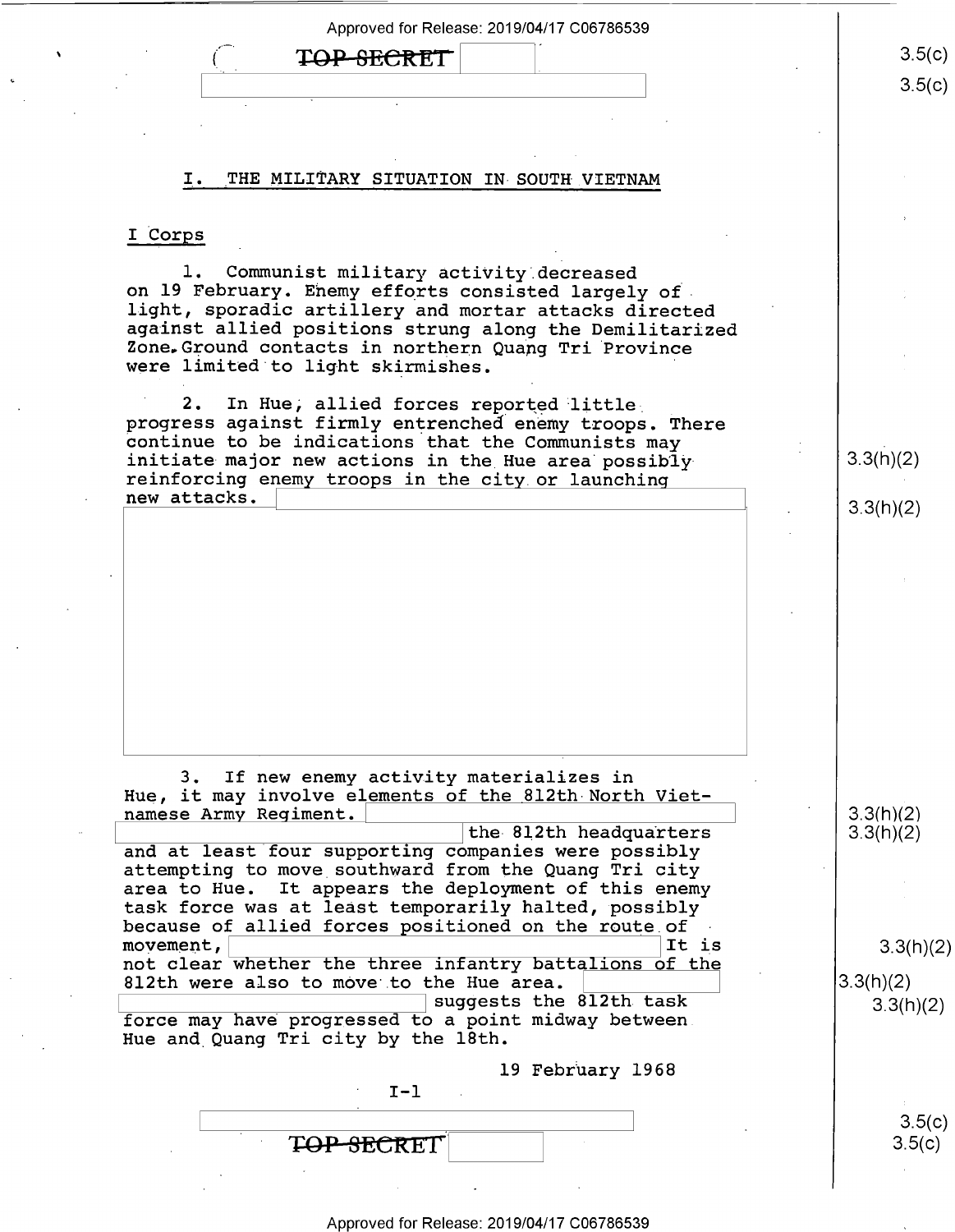### **TOP-SECRET**

4. With the attention of parts of the 812th Regi ment apparently focused on Hue, the Communist threat to Quang Tri-city has.probably decreased slightly.

5. Farther north, it appears elements of the 320th North Vietnamese Division have moved into the Con Thien/ Gio Linh area recently vacated by major elements of the 324B Division. A captive from the 48th Regiment of the 320th stated on the 13th his battalion was moving<br>into the Gio Linh area. On 19 February, an unidentified 320th subordinate was located some six miles southwest<br>of Con Thien. Continued Communist pressure on friendly<br>positions in the eastern Demilitarized Zone area can<br>be expected, but this apparent move by elements of the 320th should decrease enemy pressure against Camp Carroll.

#### II Corps

'6. Enemy ground action continued in Phan Thiet during 19 February.- By 6:00 p.m. (Vietnam time), Communist forces were in control of the provincial hospital and had surrounded the Binh Thuan Province interroga-<br>tion center. The enemy force in Phan Thiet has been initially identified as the Viet Cong 840th Main Force battalion, one.of the Communist elements involved in the January attack on Phan Thiet.

7. Interrogation of several enemy captives indicates the Communists have made plans for additional \_ attacks against military positions and urban areas in the western highlands. A large-scale rocket attack<br>on Pleiku city is reportedly scheduled for 23 February. Another prisoner indicated the Da Lat military academy is to be attacked. is to be attacked.<br>have asserted that "there will be no let-up in the  $\begin{array}{|l|} \hline \end{array} \hspace{1.2cm} \begin{array}{c} 3.3(\mathsf{h})(2) \end{array}$ activities." This appears to refer to actions by elements of the B-3 Front.

### III Corps

8. With the exception of Phuoc Long Province, where an estimated two Communist battalions remain entrenched within the capital city of Song Be, III Corps reported a general easing of enemy pressure on 19 February.

19 February 1968

 $I-2$ 

 $\begin{array}{c|c|c|c} \textbf{TOP} & \textbf{SECRET} & & & & 3.5(c) \\ \hline & & & & & 3.5(c) & & \\ \hline \end{array}$ 

Approved for Release: 2019/04/17 C06786539

 $3.5(c)$ 

 $3.5(c)$ O \  $3.5(c)$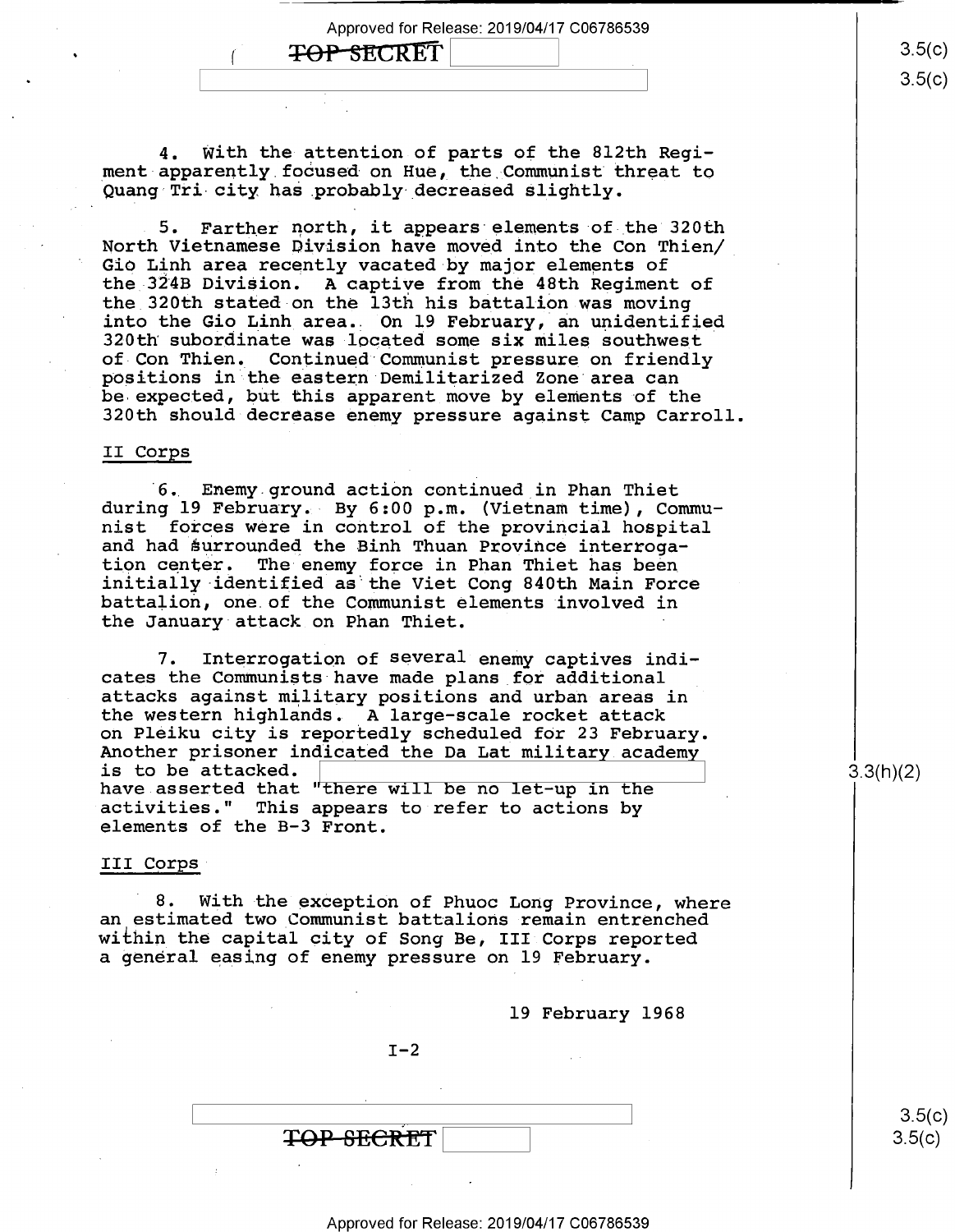### **TOP SECRET**

 $\ddot{\phantom{1}}$ 

.\_\_';9. Preliminary interrogation of seven enemy prisoners captured during.the initial phase of the 18 February assault against Song Be indicates that the Communists intend to make a determined effort to gain complete control of Phuoc Long Province. The province chief, who is deeply troubled by the deteriorating security situation, believes that the Liberation Front wants to occupy one province along the Cambodian border where it could either establish a coalition government or negotiate from a position of strength. He also feels that the government forces in the northern provinces may increase enemy pressure throughout III Corps.

10. The attack against Song Be, according<br>to the seven captives, was scheduled to last seven days unless it fell sooner. Their specific mission was to destroy South Vietnamese installations in the town. Interrogations indicate the attacking force at Song Be consisted of two battalions from the 52nd Regiment/7th North Vietnamese Division. replacement personnel who had only recently arrived from North Vietnam. - -

11.  $\qquad \qquad$   $\qquad$  approximately half of the houses in Song Be have been destroyed since the attacks began on 18 February. An estimated 3,000 refugees have reportedly congregated at the north end of the city near the provincial headquarters and the MACV compound.

### The Saigon Area

12. An uneasy calm prevailed over the Saigon area on 19 February, as mortar, rocket, and small arms fire continued within the city proper and near Tan Son Nhut Air Base. No major enemy ground. assault against the capital has materialized.

19 February 1968

 $-1-3$ 

TOP-SECRET

 $3.5(c)$  $3.5(c)$ 

 $\frac{9}{2}$  $\frac{9}{2}$  $\frac{11}{2}$  $\frac{1}{2}$  $\frac{6}{2}$ 

 $(11)(2)$ 

#### Approved for Release: 2019/04/17 C06786539

 $3.5(c)$  $3.5 (c)$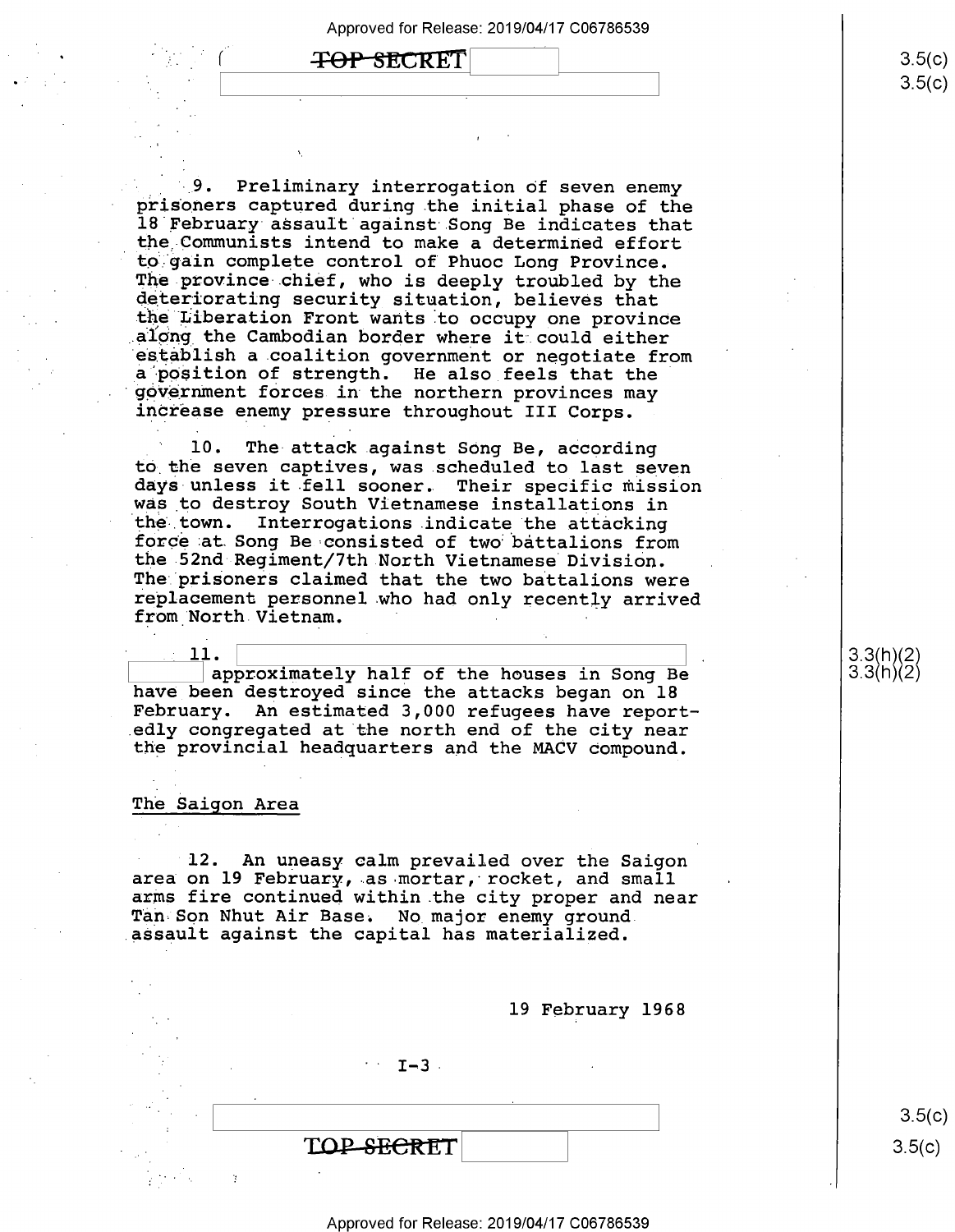$\begin{bmatrix} \cos\theta & \sin\theta & \sin\theta\end{bmatrix}$  , and  $\begin{bmatrix} \cos\theta & \sin\theta & \sin\theta\end{bmatrix}$  , and  $\begin{bmatrix} \cos\theta & \sin\theta\end{bmatrix}$ 

 $\begin{array}{|c|c|c|c|c|c|}\hline \textbf{Y} & \textbf{TOP-SEARCH} & & \textbf{S} & \textbf{S(1)}\ \hline \end{array}$ 

 $\bullet$ 

13. A flurry of unconfirmed rumors and reports suggest, however, an early increase in Communist hostilities against the capital. One report claims an enemy force is planning to cut the main road between Saigon and the US base at Bien Hoa to restrict US reinforcements. The main South Vietnamese Army hospital near Gia Dinh city is reportedly also an enemy. target; the enemy would attempt to seize the building and use it as a headquarters to direct an attack against the South Vietnamese Army Joint General Staff headquarters in Saigon. The Viet Cong have also reportedly distributed leaflets in some areas of the capi-. tal advising residents to evacuate because of impending attacks purportedly on the night of 19-20 February.

14. In addition, an unevaluated South Vietnamese estimate indicates that the second major phase of the Communist Tet offensive is scheduled to start 20 February and that, in preparation for this, the Viet Cong<br>have infiltrated some 2,000 a day disquised in South Vietnamese uniforms into the outlying districts of Saigon. The estimate concludes that the Communists have the mission of seizing Tan Son Nhut Air Base at.any cost.

15. Interrogation of a prisoner, who claims to have been the executive officer of a battalion subordinate to the military affairs section of the Saigon-Cholon forces, provides sketchy information on the organization and preparation for the enemy's general attack phase.

16. According to the prisoner, if the first attack was unsuccessful, the Viet Cong would send armed propa- ganda cadre into the capital to build a low-level unified base of authority. The first phase also called for "youth and student forces" to replace all sapper groups that were destroyed. They would continue to destroy, assassinate, and create disturbances.

17° In phase two, large Communist forces are to enter Saigon a second time for a general offensive, coordinate with the political elements, and take control of the government. According to Viet Cong headquarters (COSVN) if the first phase does not succeed, the second phase will start in April.

> 19 February 1968<br>I-4  $\vert$  s.5(c)  $\text{TOP-SECRET}$  3.5(c)

 $3.5(c)$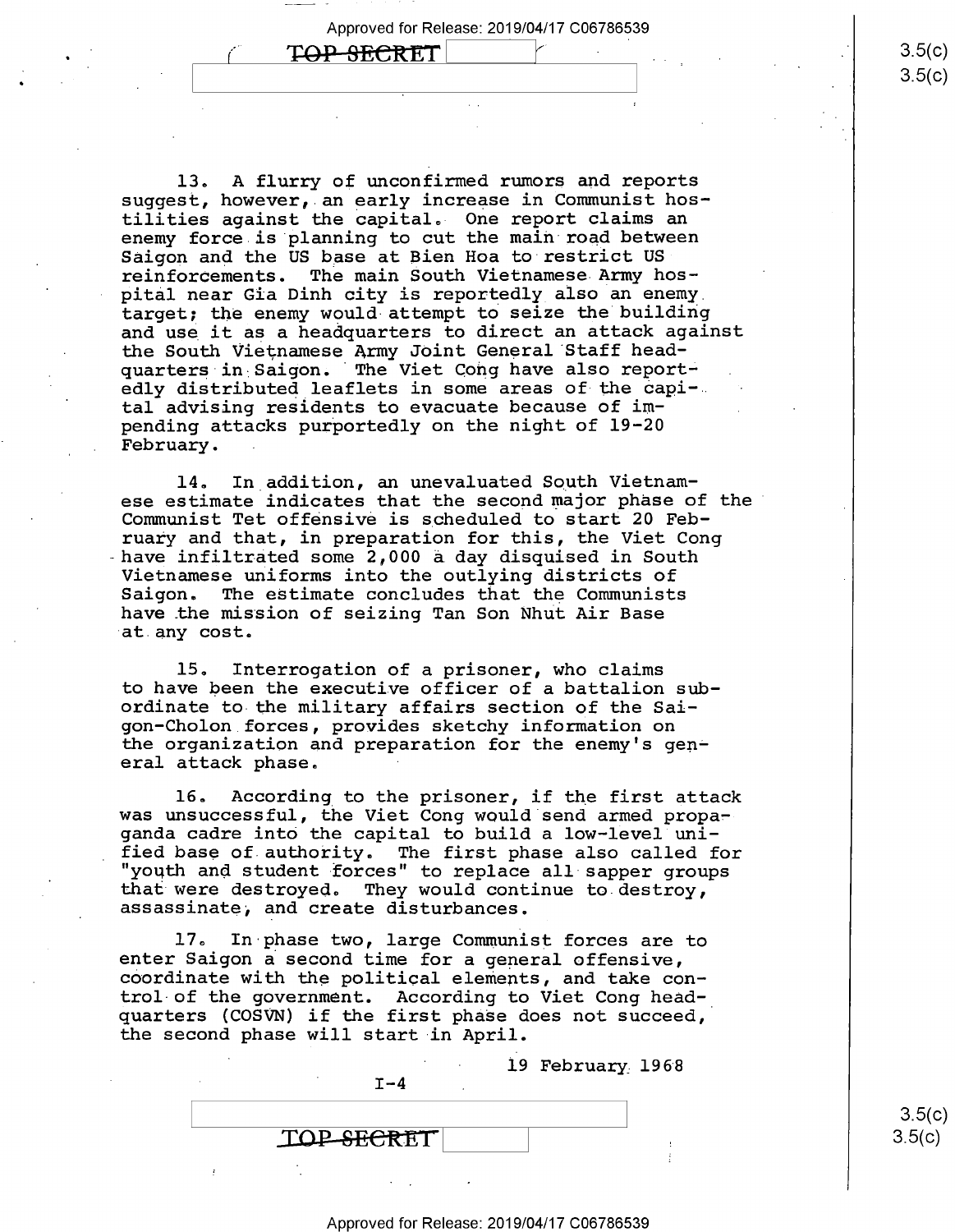### TOP-SECRET

18. The prisoner also stated that Communist - Military Region 4 in the Saigon area had been disbanded and replaced by six sub-regions commanded<br>directly by COSVN's forward headquarters. The<br>eight districts in the capital were reorganized into<br>the Saigon-Cholon committee which included military,<br>political, and rear s

l9. The failure of the enemy's initial attack, and the continued presence of main force elements in the general area, together with recently captured documents outlining the Military Region reorganization, lend support to the plan outlined by the cap- tured officer.

### IV Corps

1'

20. The latest Communist outburst against wide-<br>spread urban areas and allied military installations<br>in the delta appears to have slackened on 19 February,<br>although multibattalion Viet Cong forces remain near<br>the beleaguer

21. Reports of Viet Cong plans. to continue wide-<br>spread offensive operations against heavily populated<br>provincial and district towns in IV Corps continue to<br>be received.  $\hfill$  the Viet<br>Cong have moved into the second phas offensive" in order to set up a so-called "revolutionary<br>government" in Can Tho, the capital of Phong Dinh<br>Province. The "general offensive" in Can Tho will<br>allegedly be "fulfilled and completed" in three days<br>beginning 18

| 19 February 1968 |  |  |
|------------------|--|--|
|------------------|--|--|

 $I - 5$ 

 $3.5(c)$  $3.5(c)$ 

3.3(h)(2)

### Approved for Release: 2019/04/17 C06786539

 $3.5(c)$  $3.5 (c)$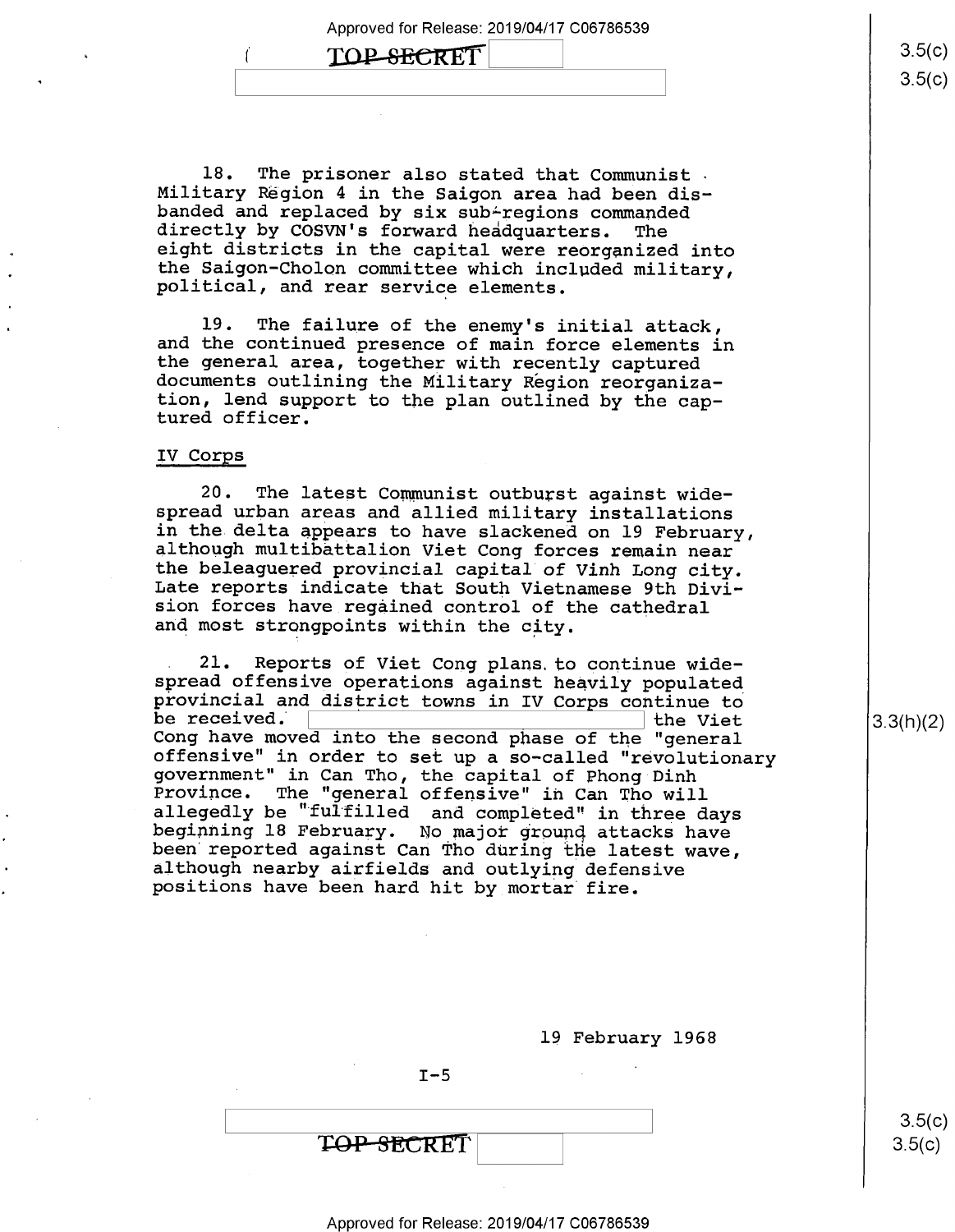Approved for Release: 2019/04/17 C06786539 Approved for Release: 2019/04/17 C06786539<br>  $\begin{picture}(180,14) \put(0,0){\line(1,0){155}} \put(15,0){\line(1,0){155}} \put(15,0){\line(1,0){155}} \put(15,0){\line(1,0){155}} \put(15,0){\line(1,0){155}} \put(15,0){\line(1,0){155}} \put(15,0){\line(1,0){155}} \put(15,0){\line(1,0){155}} \put(15,0){\line(1,0$ 

### II. POLITICAL DEVELOPMENTS IN SOUTH VIETNAM

1. Vice President Ky has apparently decided<br>either to remain as the Vietnamese task force<br>chairman or to defer his resignation until later.<br>On 16 February task force coordinator General<br>Thang told an American participant i duties. An announcement of this change was to<br>have been made on 17 February. It never came, and have been made on 17 February. Ky presided at all sessions on-the l7th and the 18th.

2. Cang, should he take a leading role in the task force, will probably prove effective. Americans on the task force report that he is the committee's "brightest light." He has apparently taken a tough quick to see that orders get carried out.

3. The greatest problems facing relief opera-<br>tions in Saigon and throughout the country are the<br>continuing curfew and its varying applications<br>country-wide. The curfew is restricting travel and<br>the movement of supplies. I Khang, who is in charge of security, for a reason-<br>able relaxation of the curfew restrictions. Khang<br>would not hear of it. Vice President Ky agreed on<br>18 February to a country-wide 7 p.m. - a.m. curfew but had to refer the matter to Khang and Joint<br>General Staff Chief Vien for a final decision. A<br>favorable verdict is not likely now, in view of<br>the renewed Viet Cong attacks. Refugees as of 18 February totaled 411,000, with 128,000 in Saigon.

19 February 1968

II—l **FOP SECRET**   $3.5(c)$  $3.5(c$ ))

 $3.5(c)$  $3.5(c)$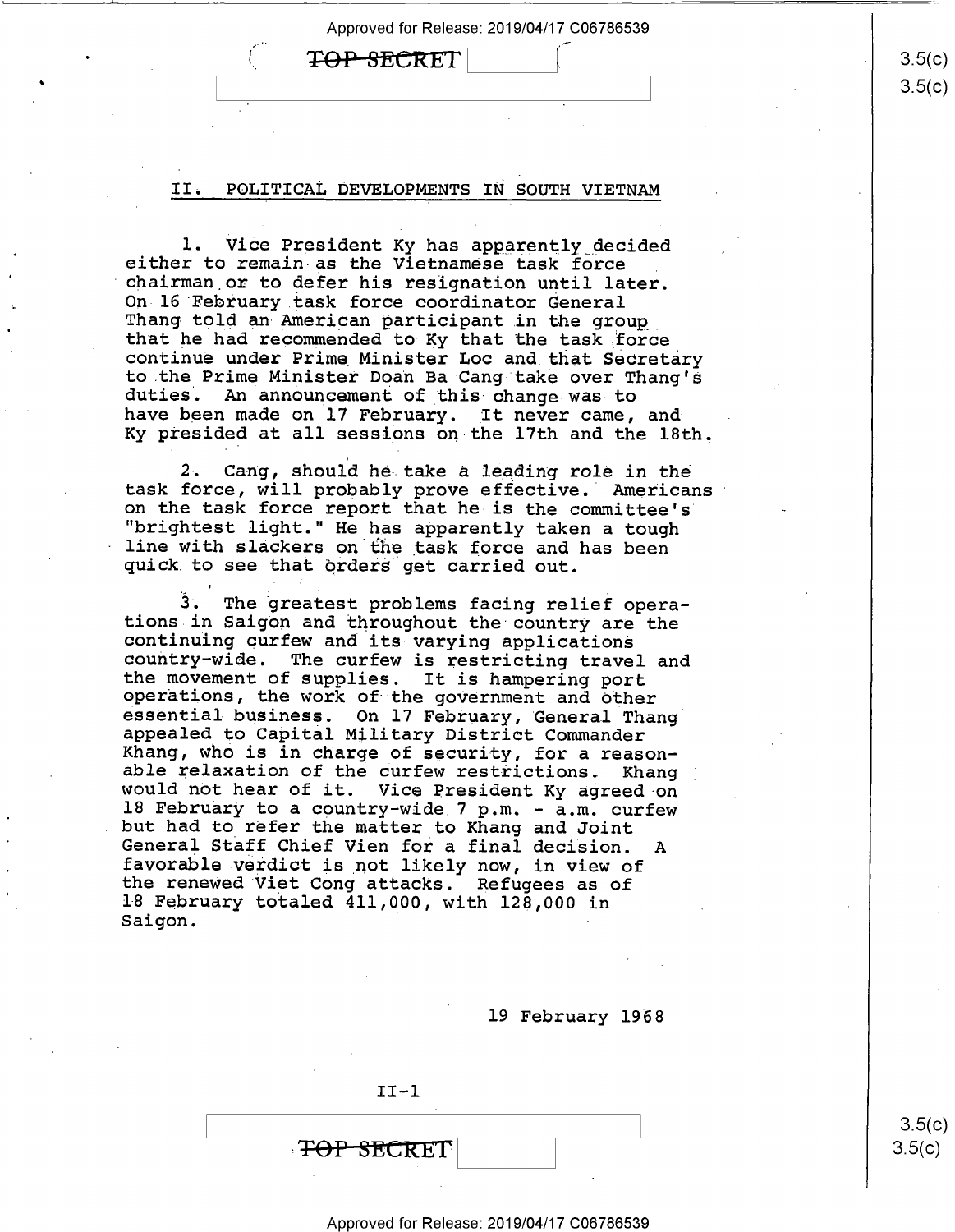| Approved for Release: 2019/04/17 C06786539                                                                                                                                                                                                                                                                                                                                   |                        |
|------------------------------------------------------------------------------------------------------------------------------------------------------------------------------------------------------------------------------------------------------------------------------------------------------------------------------------------------------------------------------|------------------------|
| <del>TOP SEC</del> RET                                                                                                                                                                                                                                                                                                                                                       | 3.5(c)<br>3.5(c)       |
|                                                                                                                                                                                                                                                                                                                                                                              |                        |
| MILITARY DEVELOPMENTS IN NORTH VIETNAM<br>III.                                                                                                                                                                                                                                                                                                                               |                        |
|                                                                                                                                                                                                                                                                                                                                                                              |                        |
| There is further evidence that North Viet-<br>nam is developing a capability to undertake offensive<br>air operations in areas south of the Hanoi-Haiphong<br>region.                                                                                                                                                                                                        |                        |
| 2.                                                                                                                                                                                                                                                                                                                                                                           | 3.3(h)(2)<br>3.3(h)(2) |
| radar stations are being established in<br>southern North Vietnam. This type of radar is im-<br>portant for enemy air controllers if logistic or ground<br>attack missions are to be flown south of the Demilitarized<br>It would be mandatory for successful North Viet-<br>Zone.<br>namese MIG intercepts of US aircraft, such as B-52s bomb-<br>ing near Khe Sanh.        | 3.3(h)(2)              |
| 3.<br>in the southern portion of North Vietnam--<br>Bai Thuong, Vinh and Dong Hoi--indicates that they have<br>been prepared to support at least limited operations<br>by propeller-driven tactical and transport aircraft.                                                                                                                                                  | 3.3(h)(2)<br>3.3(h)(2) |
| Repeated US air strikes on these bases deny their use<br>by jets,<br>the enemy can repair runway damage well enough to permit<br>frequent AN-2 and IL-14 flights to these fields.<br>New Attack Aircraft?                                                                                                                                                                    | 3.3(h)(2)              |
| 4. North Vietnam may also be introducing a new<br>aircraft to improve its ground attack capability. On<br>15 February extremely unusual terminology was em-<br>ployed by North Vietnamese fighter pilots as they<br>conducted high-speed, low-level flights in two un-<br>identified aircraft. The flights could have been<br>tests of newly assembled or repaired aircraft. |                        |
| 5. On the other hand, the nature and explicit<br>detail of the information passed between the pilots<br>and ground controllers suggested that they were<br>dealing with an aircraft with which both were un-                                                                                                                                                                 |                        |
| familiar.                                                                                                                                                                                                                                                                                                                                                                    | 3.3(h)(2)<br>3.3(h)(2  |
| 19 February 1968                                                                                                                                                                                                                                                                                                                                                             |                        |
| $III - 1$                                                                                                                                                                                                                                                                                                                                                                    |                        |
|                                                                                                                                                                                                                                                                                                                                                                              | 3.5(c)<br>3.5(c)       |
|                                                                                                                                                                                                                                                                                                                                                                              |                        |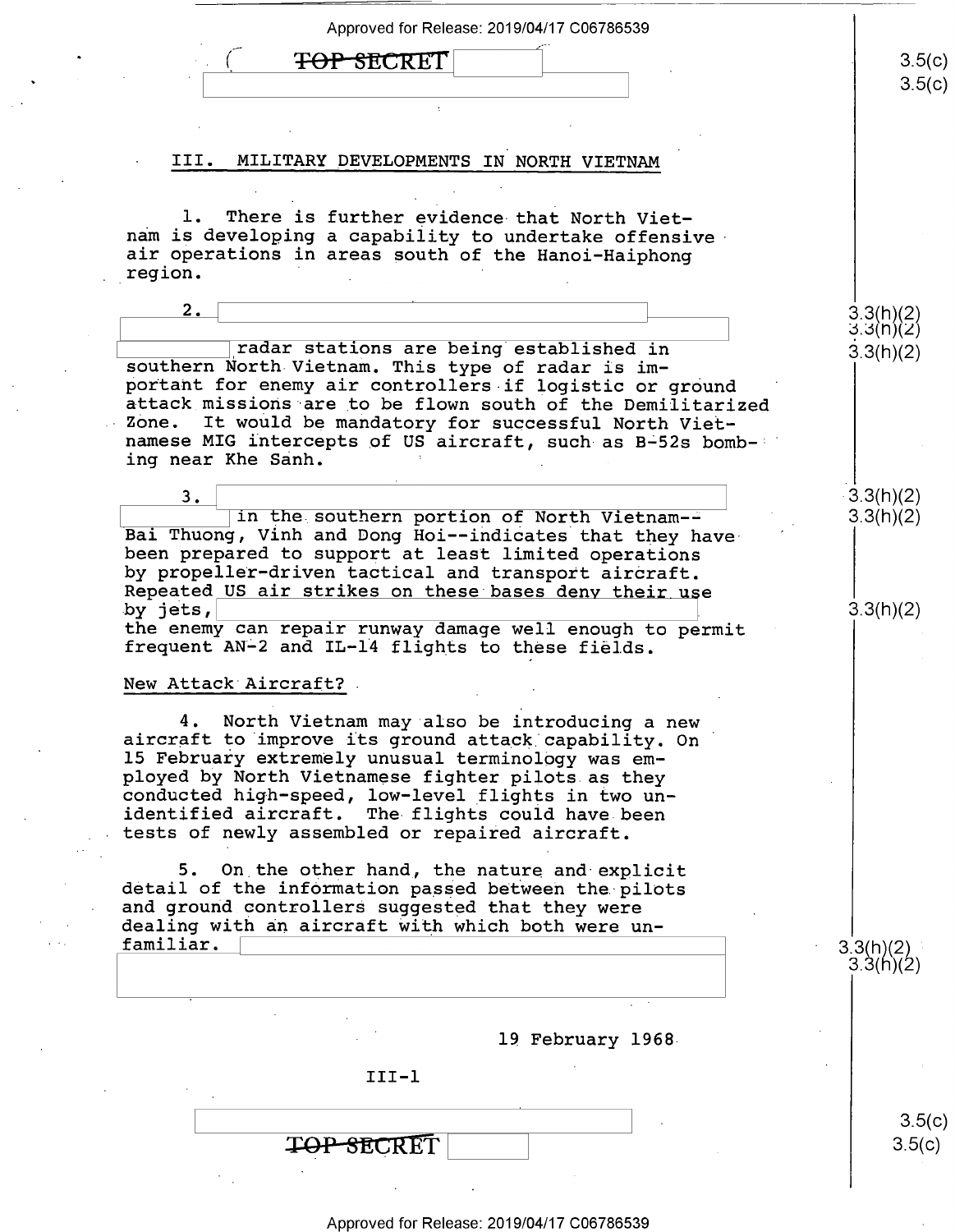TOP SECRET

 $\sqrt{C}$ 

7."

.

6. ~The low altitude at which the flights were conducted and the range of speeds indicated-— 326 to 543 knots--suggests that a modern ground<br>attack aircraft was involved. Both MIG-17s and MIG-21s can carry out this sort of mission, and it is possible that these aircraft, perhaps with modi-<br>fications, made the flights. Neither, however, are used extensively in a ground attack role by<br>the Soviet Union, which uses the SU-7. In the<br>light of Hanoi's apparent new interest in offensive air operations, it is possible that SU-7s have been delivered to North Vietnam.



 $III-2$ 

TOP-SECRET

၁.၁(C)  $3.5(c)$ 

 $3.5(c)$ 

 $3.5(c)$ 

 $3.3(h)(2)$   $^{\circ}$ 

### Approved for Release: 2019/04/17 C06786539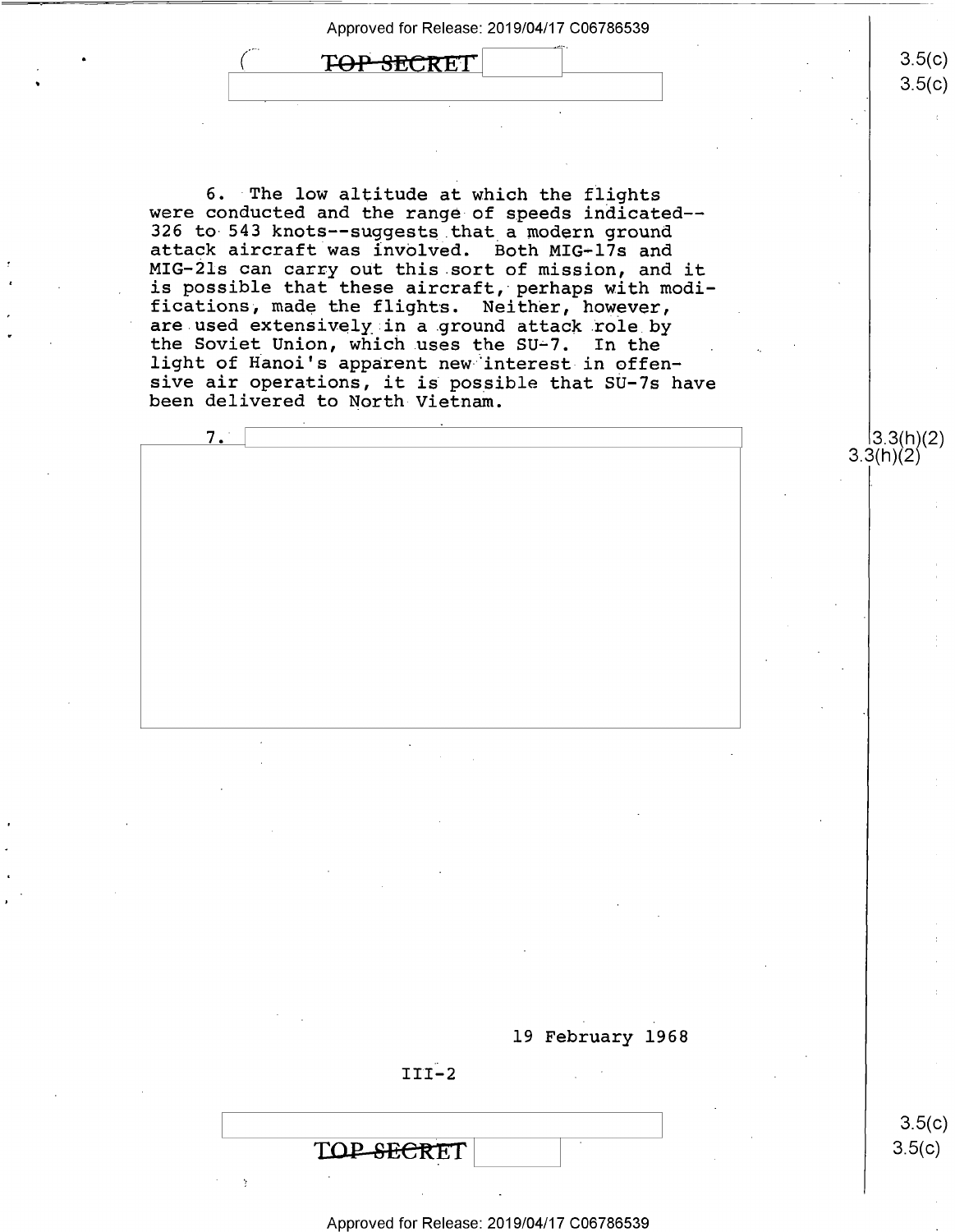| TOP SECRET<br>IV. OTHER COMMUNIST MILITARY DEVELOPMENTS<br>There is nothing of significance to report.<br>$\mathbf 1$ . |        |
|-------------------------------------------------------------------------------------------------------------------------|--------|
|                                                                                                                         | 3.5(c) |
|                                                                                                                         | 3.5(c) |
|                                                                                                                         |        |
|                                                                                                                         |        |
|                                                                                                                         |        |
|                                                                                                                         |        |
|                                                                                                                         |        |
|                                                                                                                         |        |
|                                                                                                                         |        |
|                                                                                                                         |        |
|                                                                                                                         |        |
|                                                                                                                         |        |
|                                                                                                                         |        |
|                                                                                                                         |        |
|                                                                                                                         |        |
|                                                                                                                         |        |
|                                                                                                                         |        |
|                                                                                                                         |        |
|                                                                                                                         |        |
|                                                                                                                         |        |
|                                                                                                                         |        |
|                                                                                                                         |        |
|                                                                                                                         |        |
|                                                                                                                         |        |
|                                                                                                                         |        |
|                                                                                                                         |        |
|                                                                                                                         |        |
|                                                                                                                         |        |
|                                                                                                                         |        |
| 19 February 1968                                                                                                        |        |
| $IV-1$                                                                                                                  |        |
|                                                                                                                         |        |
|                                                                                                                         | 3.5(c) |
| TOP SECRET                                                                                                              | 3.5(c) |

'

k)

k)

 $\sim$   $\sim$ 

 $\sim$ 

 $\sim 10$ 

 $\sim 10^7$ 

Approved for Release: 2019/04/17 C06786539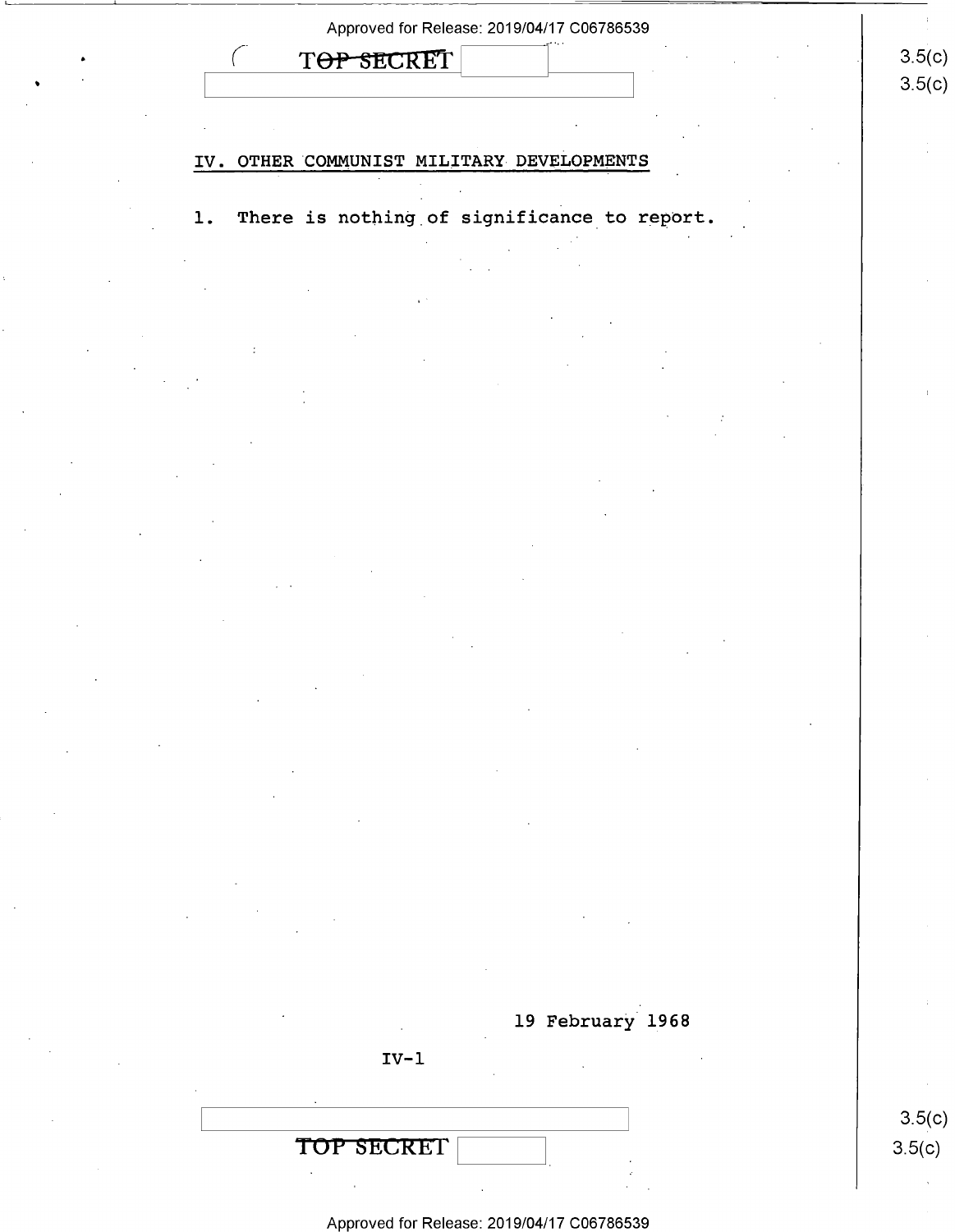## $\text{TOP}$  SECRET  $\vert$  3.5(c)

| <del>| International Property Company and International Property Company and International Property Company and International Property Company and International Property Company and International Property Company and Interna</del>

~

### V. COMMUNIST POLITICAL DEVELOPMENTS

1. The Hanoi party daily on 18 February issued one of the Communists' most direct and lengthy rejections of the San Antonio formula. Calling the formula a "double—dealing trick," the paper promised that Hanoi would reject any "other US moves for reciprocity."

2. The commentary-also went back to earlier and tougher language demanding that the US must stop the bombings "definitively and unconditionally." North Vietnam has omitted the word "definitively" in important-policy statements in recent months and has used itonly infrequently in more routine propaganda commentary. Its reappearance in this article does not appear to represent-a stiffening-of North Vietnamese demands for a cessation of bombings. On more authoritative levels and through diplomatic channels Hanoi continues to insist only on an "unconditional" cessation.

#### Communists Single Out Quang Tri Front

3. In another propaganda statement on the military situation in the northern part of South Vietnam, the Viet Cong radio on 18 February described the "Quang Tri-Front" as "a giant noose.that is tightening around the necks of US troops." The commentary singles out Khe Sanh as a place where the US is worried about a "new Dien Bien Phu - type battle." It draws the most direct.parallels between Dien Bien Phu and Khe Sanh yet noted in Communist-propaganda, but it does.not limit the Communist threat to that area- The broadcast claims that.Communist actions in Quang Tri Province since the opening of the Tet offensive have driven allied forces into "a state of complete.encirclement" from the coastal area to the mountains around Khe Sanh.

4. It takes note of one of the principal elements of enemy strategy in saying main force units are being. used to disperse and tie down allied troops, while local and querrilla forces intensify their activities throughout the province. It claims the action so far has-created favorable conditions for dealing the US "new decisive blows." It concludes by praising Communist forces and says their activities will be the forerunner to "a new Dien Bien Phu - type of heavy defeat for the enemy." . - ~

19 February 1968

 $V-1$ TOP SECRET

 $3.5(c)$  $3.5(c)$ 

#### Approved for Release: 2019/04/17 C06786539

 $3.5(c$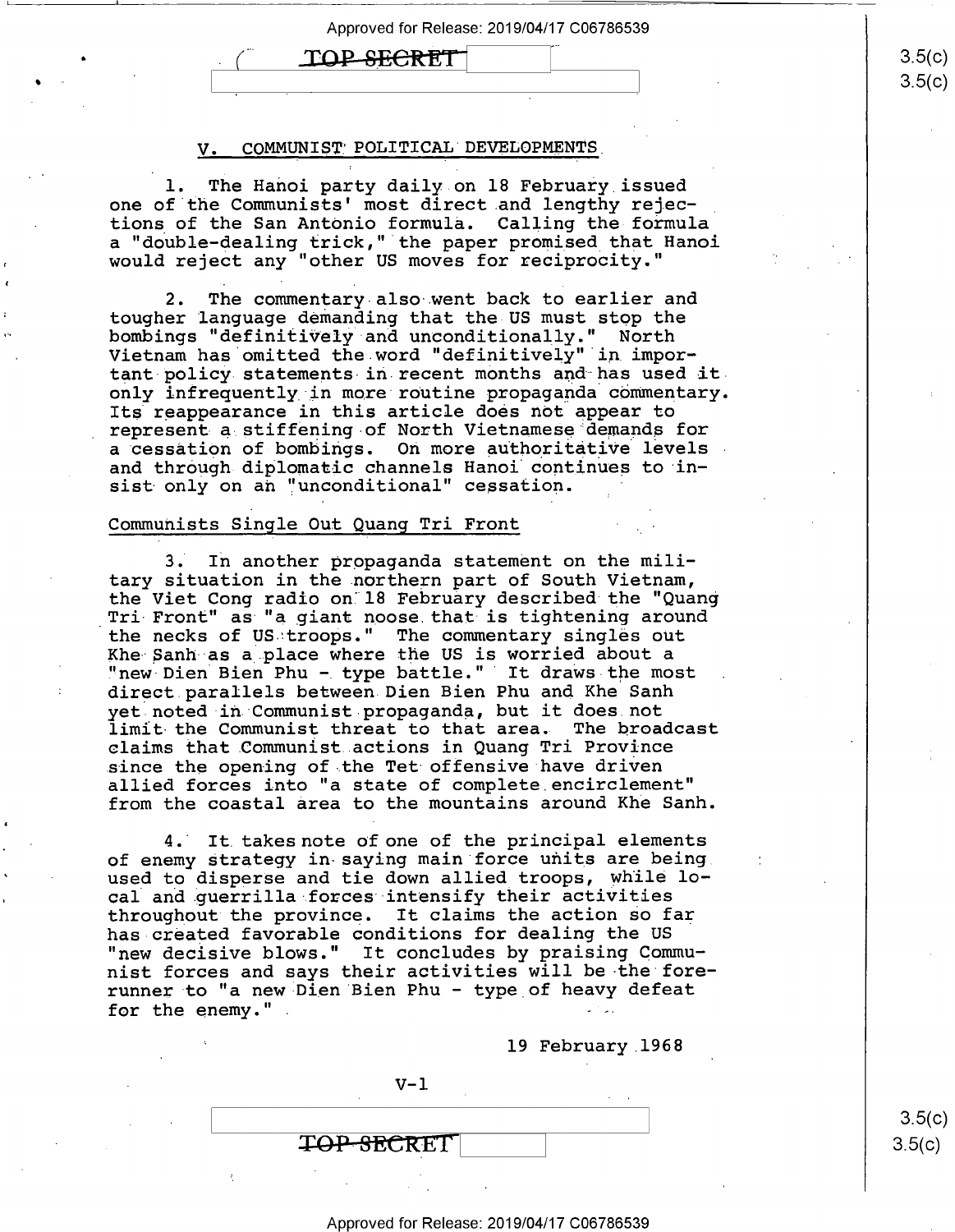### TOP SECRET

### Peking on Negotiations

 $\bullet$  . The set of  $\{1, 2, \ldots, 5\}$ 

5. Peking has once again repeated its opposition to third—party efforts to obtain a negotiated settlement in Vietnam. A New China News Agency broadcast on l9 February asserted that the recent overseas trip of.UN Secretary General Thant as well as Prime Minister Wilson's visit to the US and the Soviet Union were part of the alleged US effort to intensify the "peace talks fraud" in "collusion" with the USSR. The broadcast did not mention widely publicized North Vietnamese contacts with Thant, but it predicted that the Vietnamese would not be fooled by the "trick" and would continue fighting until the US was defeated.

6.; The broadcast is part of Peking's increased propaganda commentary on Vietnam. Last week the volume rose to the highest level in three years. The bulk of it is devoted to hailing alleged Communist "victories" in Vietnam. There has been no significant departure from previous Peking positions.

l9 February l968\_

 $V - 2$ 

T<del>OP SECRE</del>T

Approved for Release: 2019/04/17 C06786539 \_ \_ \_

 $3.5(c)$  $3.5(c)$ 

 $3.5(c)$  $3.5(c$